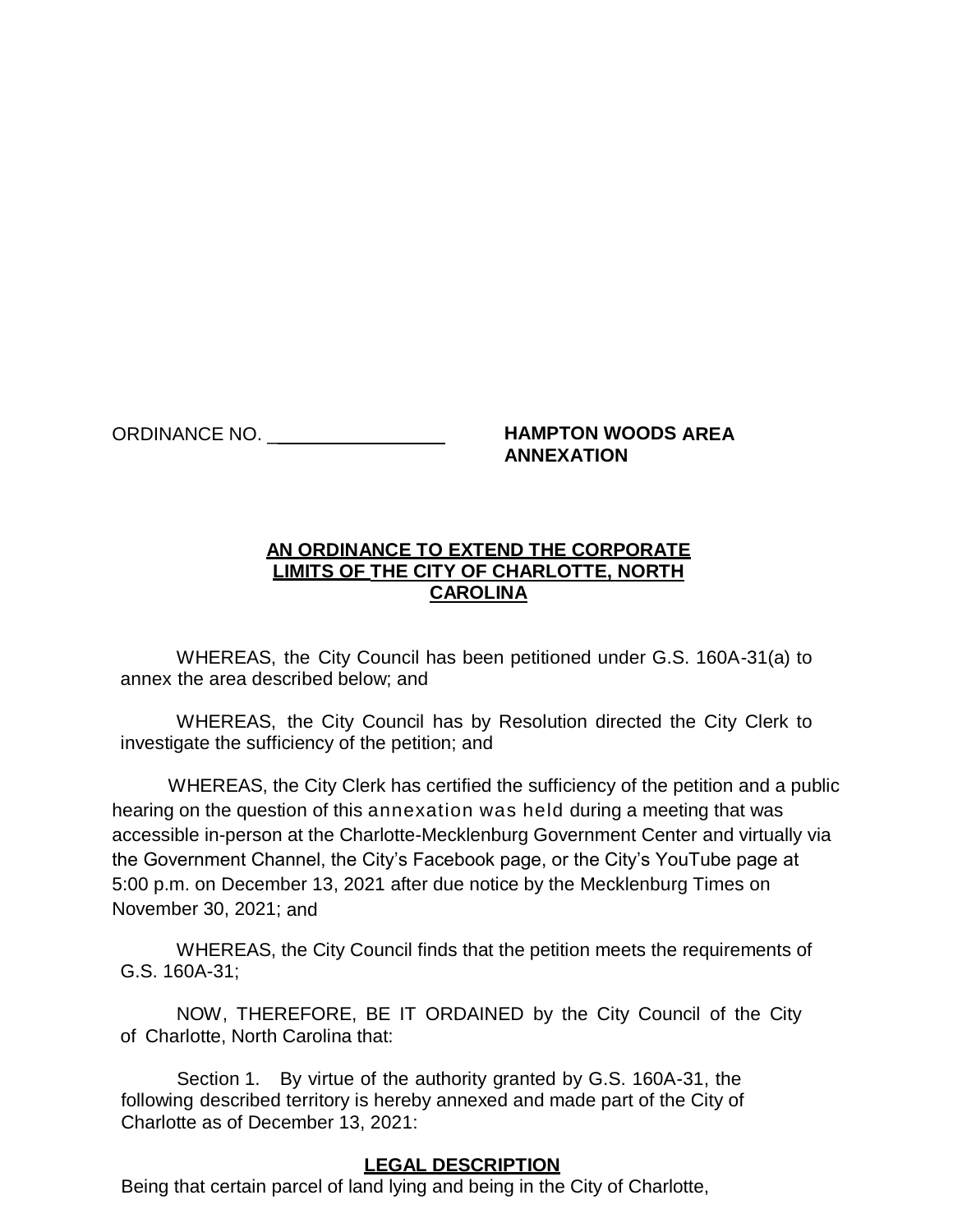Mecklenburg County, North Carolina, and being more particularly described as follows:

**COMMENCING** from a 3/4" existing iron rod located on the western margin of the right-of-way of Interstate 485 (a variable width, controlled access right-of-way), said point also being located at an eastern corner of a common open space lot of the Stafford Subdivision Phase 1 – Map 2 as described in Map Book 48, Page 479; thence with the western margin of Interstate 485 South 24°39'15" East a distance of 1016.02 feet to an existing metal monument; thence South 24°37'19" East a distance of 302.43 feet to a point in the centerline of Fuda Creek, the point and place of **BEGINNING**; thence leaving the aforesaid Fuda Creek and running with the aforesaid Interstate 485 right of way the following nine (9) courses and distances:

- 1) South 24°37'19" East a distance of 397.06 feet to an existing metal monument;
- 2) South 24°16'59" East a distance of 126.12 feet to an existing metal monument;
- 3) South 20°37'30" East a distance of 290.80 feet to an existing metal monument;
- 4) along the arc of a curve to the right, having a radius of 1537.02 feet, an arc length of 128.61 feet, a chord of South 14°41'57" East a distance of 128.57 feet to an existing metal monument;
- 5) South 08°48'50" East a distance of 290.39 feet to an existing metal monument;
- 6) South 07°04'48" East a distance of 150.46 feet to an existing metal monument;
- 7) South 07°44'11" East a distance of 203.57 feet to an existing metal monument;
- 8) along the arc of a curve to the left, having a radius of 2964.79 feet, an arc length of 264.11 feet, a chord of South 11°38'18" East a distance of 264.03 feet to an existing metal monument;
- 9) South 15°06'18" East a distance of 9.37 feet to a 1/2" new iron rod on a line of the S.E. and Agnes Cochran Property now or formerly as described in Deed Book 2316, Page 252; thence with the Cochran Property South 25°32'54" West a distance of 239.61 feet to an existing metal monument located on the eastern margin of the right-of-way of Alderwood Lane / NCDOT service road; thence with the margin of Alderwood Lane / NCDOT service road and with Lot 15 of Satterwythe Place as described in Map Book 22, Page 168, said line also running along and contiguous to the purported existing Charlotte City Limits North 15°14'52" West a distance of 868.22 feet to a 1/2" existing iron rod located at the southeast corner of Lot 1 of Satterwythe Place – Map 2 as described in Map Book 21, Page 610; thence with Lot 1 the following two (2) courses and distances:
- 1) North 15°10'09" West a distance of 696.82 feet to a 1-1/2" existing iron pipe;
- 2) South 58°10'52" West a distance of 875.74 feet to a 1/2" new iron rod located at an eastern corner of a common open space lot of the Stafford Subdivision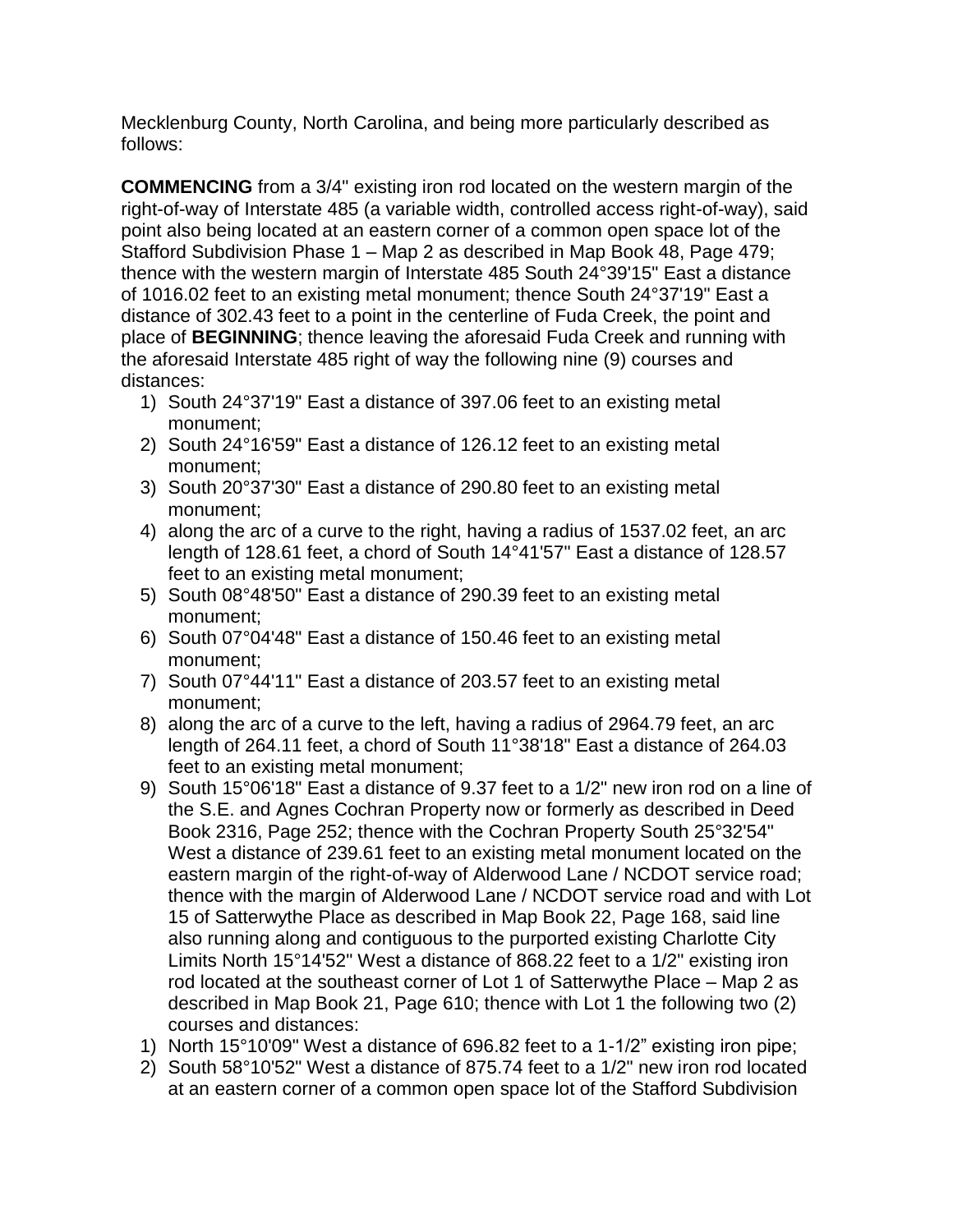– Map 2A as described in Map Book 59, Page 641; thence with the common open space lot of the aforesaid Stafford Subdivision – Map 2A, said line also running along and contiguous to the purported existing Charlotte City Limits North 13°46'30" West a distance of 114.27 feet to a point in the centerline of the aforesaid Fuda Creek; thence leaving the common open space lot of the aforesaid Stafford Subdivision – Map 2A and running with the centerline of the aforesaid Fuda Creek and along and contiguous to the purported existing Charlotte City Limits the following thirty-six (36) courses and distances:

1) North 24°27'55" East a distance of 51.86 feet to a point; 2) North 54°23'59" East a distance of 31.91 feet to a point; 3) North 65°09'47" East a distance of 36.45 feet to a point; 4) North 74°05'19" East a distance of 21.19 feet to a point; 5) North 21°07'36" East a distance of 24.02 feet to a point;

6) North 00°51'54" East a distance of 14.67 feet to a point; 7) North 06°02'44" East a distance of 18.38 feet to a point; 8) North 00°26'05" East a distance of 11.37 feet to a point; 9) North 47°01'45" East a distance of 11.87 feet to a point; 10)North 49°45'00" East a distance of 29.82 feet to a point; 11)North 53°49'23" East a distance of 22.99 feet to a point; 12)North 30°45'41" East a distance of 27.21 feet to a point; 13)North 38°16'35" East a distance of 23.07 feet to a point; 14)North 51°14'53" East a distance of 22.43 feet to a point; 15)South 82°05'29" East a distance of 26.63 feet to a point;

```
16)North 68°58'24" East a distance of 18.16 feet to a point;
17)North 41°29'56" East a distance of 28.46 feet to a point;
```

```
18)North 88°10'39" East a distance of 29.55 feet to a point;
19)North 38°47'00" East a distance of 32.05 feet to a point;
```

```
20)North 53°32'16" East a distance of 39.03 feet to a point;
```

```
21)North 55°48'12" East a distance of 55.58 feet to a point;
22)North 21°09'40" East a distance of 51.67 feet to a point;
```

```
23)North 18°26'36" East a distance of 103.20 feet to a point;
24)North 46°44'05" East a distance of 78.57 feet to a point;
```

```
25)North 35°39'10" East a distance of 32.48 feet to a point;
26)North 50°16'47" East a distance of 26.08 feet to a point;
```

```
27)North 54°34'13" East a distance of 23.09 feet to a point;
```

```
28)North 52°01'33" East a distance of 41.98 feet to a point;
```

```
29)North 42°55'57" East a distance of 28.94 feet to a point;
30)North 14°06'10" East a distance of 33.55 feet to a point;
```

```
31)North 60°47'21" East a distance of 46.11 feet to a point;
```

```
32)North 49°28'45" East a distance of 73.99 feet to a point;
```

```
33)North 40°56'51" East a distance of 25.41 feet to a point;
```

```
34)North 54°32'09" East a distance of 26.01 feet to a point;
```

```
35)North 35°10'38" East a distance of 38.09 feet to a point;
```
36)North 38°47'06" East a distance of 10.59 feet to the point and place of **BEGINNING**; having an area of 592,894 square feet or 13.6110 acres, as shown on a survey by R.B. Pharr & Associates, P.A. dated January 1, 2021.